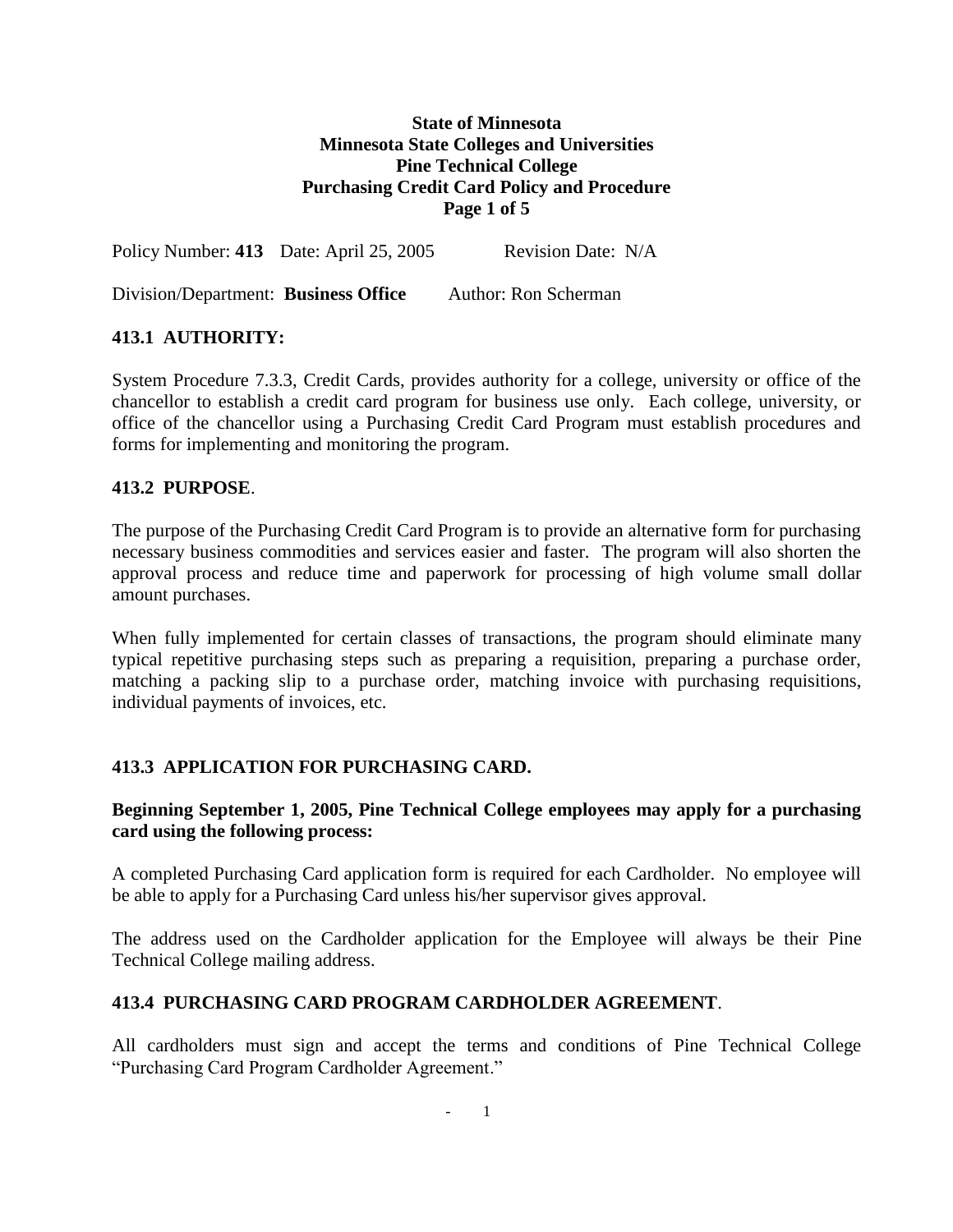## **State of Minnesota Minnesota State Colleges and Universities Pine Technical College Purchasing Credit Card Policy and Procedure Page 2 of 5**

# **413.5 Purchasing Card Requirements**.

The Purchasing Card will be customized for each Cardholder and will include:

- a dollar limitation on the card
- a dollar limitation of purchasing authority per transaction
- a dollar limitation of purchasing authority for the total of all charges made during each monthly billing cycle
- merchant category blocking

# **413.6 CARDHOLDER'S RESPONSIBILITIES**.

The Cardholder will be responsible for signing the card when it is received, the security of the card and all transactions made against it. Purchases made against the card will be considered to have been made by the Cardholder.

The Cardholder must request a copy of the vendor's sales receipt or cash register slip if over the counter, or a packing list on shipped orders as well as the credit card slip. The Cardholder's individual purchasing card number and his/her name must be given for all orders processed and specific delivery instructions must be provided to the vendor. The purchased goods must be delivered directly to a Pine Technical College "receiving station".

All purchase transactions processed against the Purchasing Card must be made by the employee to whom the card is issued. The card cannot be used by another person or for personal use. The card cannot be transferred from one employee to another.

Cardholder must inform the vendor of MnSCU's tax exemption status. Purchases of meals, lodging (under 30 days), waste collection and disposal services, or purchases or leases of motor vehicles are taxable and sales tax should be included in the charge transaction at the time of purchase if a purchase card is used.

All purchase transactions must be recorded on the Purchasing Card Individual Transaction Log each month and signed as to verification of the transactions by the Cardholder and the Cardholder's supervisor. Receipts, packing slips, etc. must be attached to the Purchasing Card Individual Transaction Log. Monthly statements must be reconciled with the transaction log and submitted to the Business Office within five (5) days of the monthly statement date.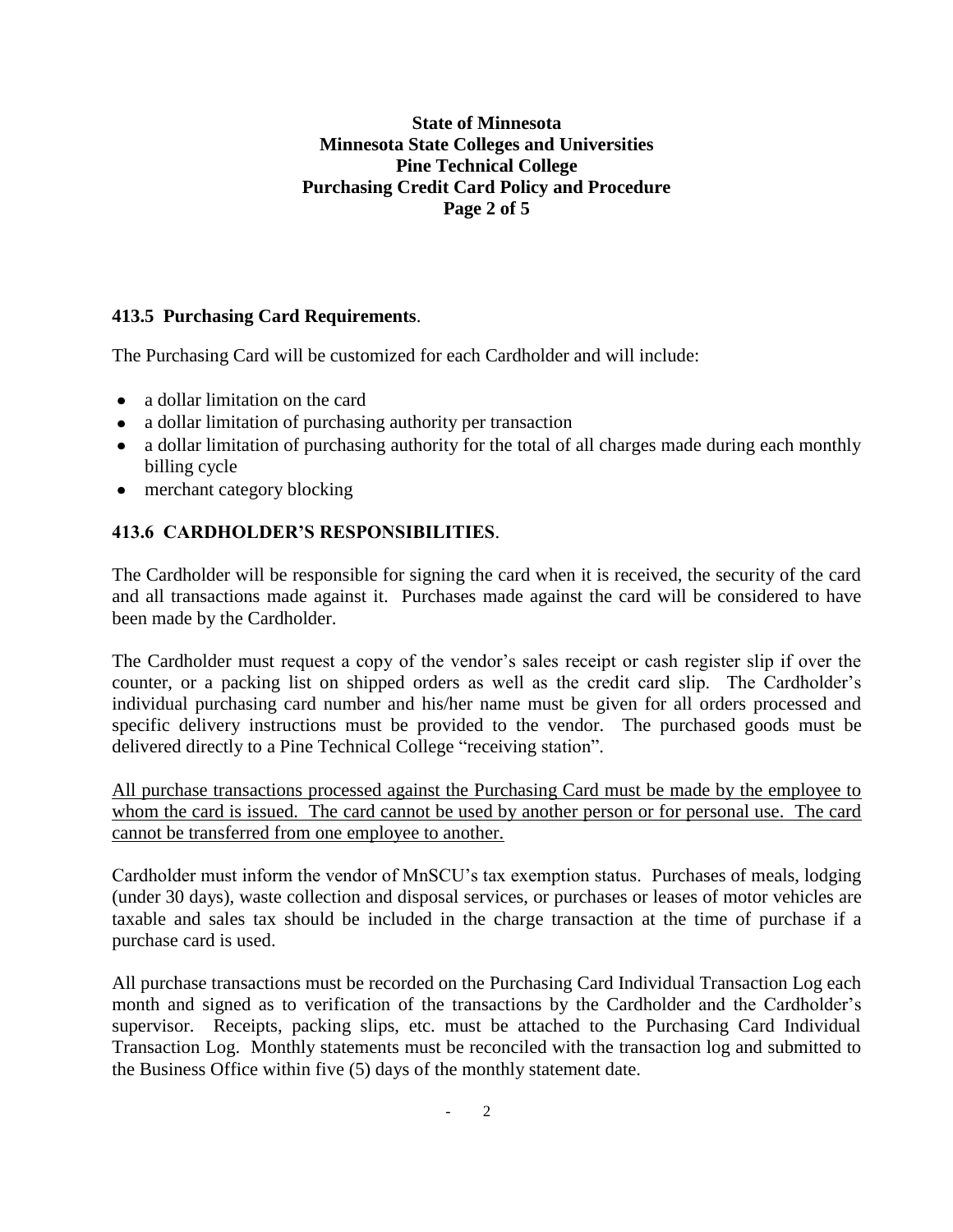#### **State of Minnesota Minnesota State Colleges and Universities Pine Technical College Purchasing Credit Card Policy and Procedure Page 3 of 5 413.7 ALLOWABLE PURCHASING CARD SPENDING CATEGORIES**.

Purchasing card spending categories will be individualized for each employee. With proper approval, a Cardholder may be authorized to charge in such merchant categories as:

- 
- Hotels and motels <br>• Electronic sales
- 
- 
- Other travel agencies Computer repair
- 
- Taxis and buses Bookstores
- 
- 
- 
- 
- General merchandise
- $\bullet$  Shopping/buying clubs
- Food and beverage <br>• Shopping/buying clubs
	-
- Airlines Computer software stores
- Car Rental Data processing services
	-
- Auto parking lots Informational retrieval services
	-
- Caterers and bakeries Office stationary supplies
- Discount stores Telecommunications equipment
- Department stores Photocopy and photos
- Variety stores Food and grocery

# **413.8. PURCHASING CARD RESTRICTIONS**.

The Purchasing Card **cannot** be used for the following transactions: **[As prohibited by System Procedure 7.3.3, Credit Cards.]**

- $\bullet$ Items for personal use
- Items for non-college, non-university purposes  $\bullet$
- Cash or cash advances  $\bullet$
- Food and beverages for individual employee (Authorized cards may allow for food and non-alcoholic beverages for business-related meetings in compliance with system procedures and after obtaining approval for special expenses)
- Alcoholic beverages
- Weapons of any kind or explosives  $\bullet$
- Relocation expenses
- Travel related expenses (To be reimbursed using SEMA4 Employee Expense Report form. Authorized cards may allow for airfare, room and related taxes, vehicle rental, and conference and seminar registration)
- Entertainment
- Recreation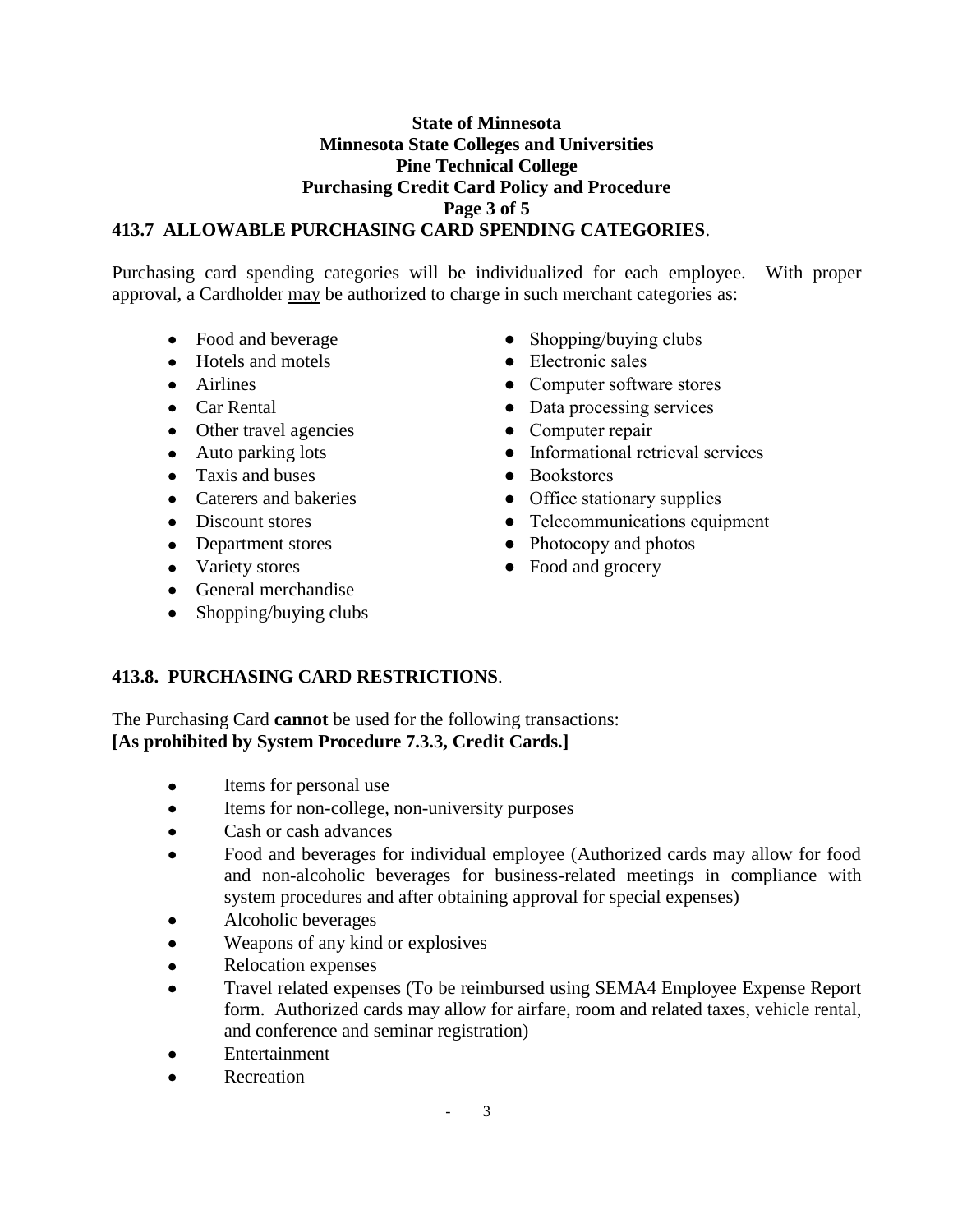## **State of Minnesota Minnesota State Colleges and Universities Pine Technical College Purchasing Credit Card Policy and Procedure Page 4 of 5**

The following are additional purchases which may not be made with the Pine Technical College credit cards.

- Drugs or pharmaceutical products
- Items which would be given away for promotional purposes  $\bullet$
- Expenses for staff recruiting, advertising, or entertainment of prospective employees
- Gifts, donations, or contribution to individuals or organizations
- Payments to other departments
- Refunds of revenue
- Purchase of or removal of hazardous or radioactive materials
- Time payments
- Pyramiding (multiple purchases to cover same transaction).  $\bullet$
- Tuition payments
- Consulting services  $\bullet$

# **413.9 PURCHASING CARD PROCESS**.

A statement of all transactions will be sent to each Cardholder by the issuing bank.

Upon receipt of the statement, the Cardholder must reconcile the statement to the Purchasing Card Individual Transaction Log. The Cardholder must sign and date the transaction log and the statement to confirm receipt of all goods and services, attach the original receipts which correspond to the statement, obtain the supervisor's signature, and return everything to the Business Office within five (5) business days. All purchases will be charged to the cost center that the individual purchasing card is assigned to – or in the case of multiple cost centers – to the cost center noted on the Cardholder transaction log.

Pine Technical College Business Office is responsible for payment of all purchases.

# **413.10 DISCREPANCIES**.

The Cardholder must complete the Cardholder Dispute Form and notify the Business Office if there are any discrepancies with any of the charges listed on the statement. The Cardholder, with the help of the Business Office, will settle any billing discrepancies with the vendor and instruct the vendor to issue a credit through the credit card.

Disputes must be reconciled within fourteen (14) days of the statement date. Final resolution of any dispute must be resolved within sixty (60) days of the statement date.

- 4